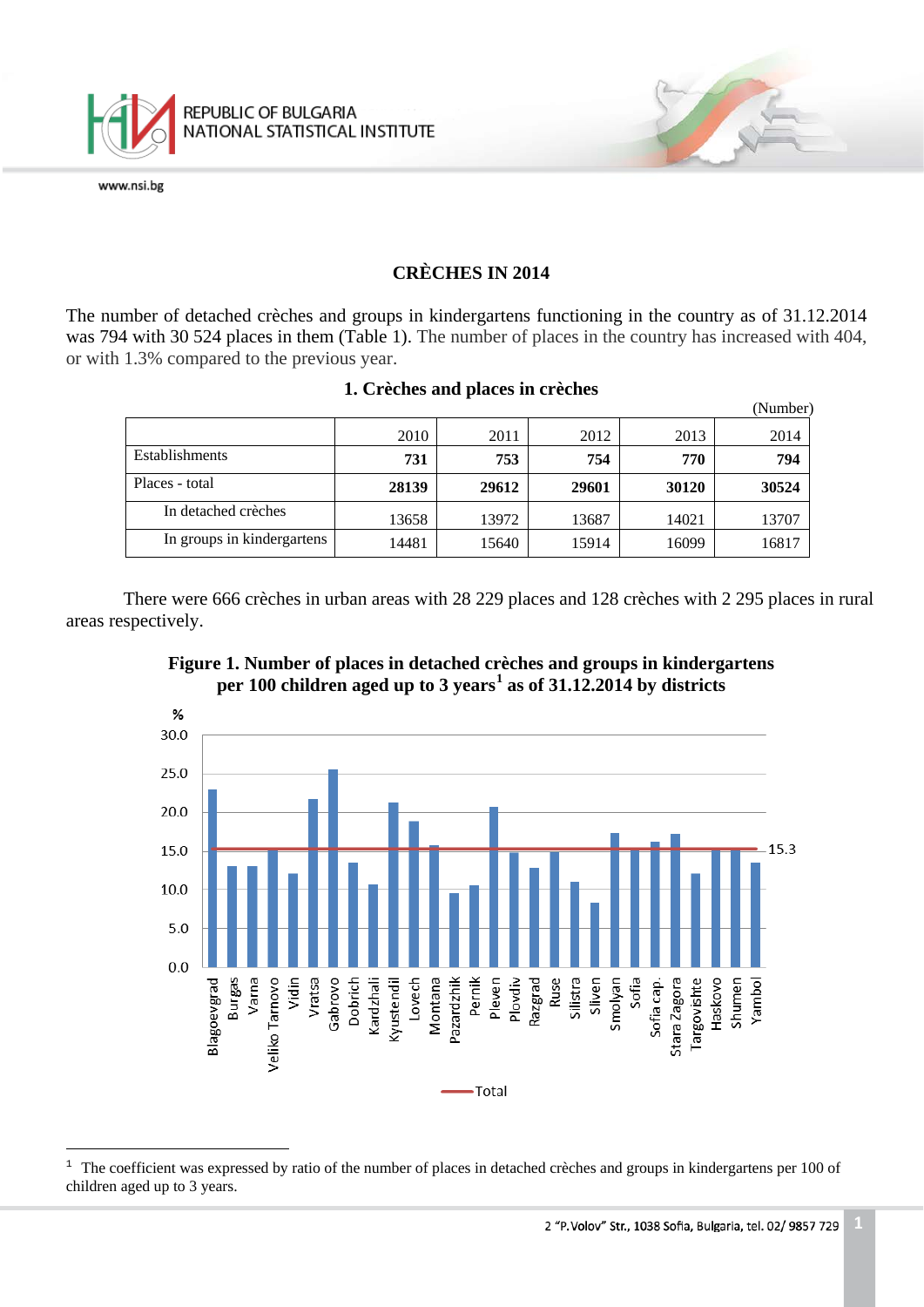

The total number of places in crèches per 100 children aged up to 3 years as of 31.12.2014 was 15.3 per 100 (Figure 1). The highest values were registered in districts Gabrovo (25.5 per 100 children), Blagoevgrad (23.0 per 100 children) and Vratsa (21.7 per 100 children). Lowest values were indicated for districts: Sliven (8.3 per 100 children), Pazardzhik (9.6 per 100 children) and Pernik (10.6 per 100 children).

The number of children new entrants in detached crèches and groups in kindergartens in 2014 was 29 055 or 576 children more than the children new entrants in 2013. 31 489 children were accommodated there at the end of the year (Table 2). 16 167 of them were boys, and - 15 322 girls. The number of children accommodated in crèches has increased by 0.9% compared to the end of 2013.

|              |       |       |       |       | (Number) |
|--------------|-------|-------|-------|-------|----------|
|              | 2010  | 2011  | 2012  | 2013  | 2014     |
| <b>Total</b> | 29507 | 31611 | 31474 | 31199 | 31489    |
| <b>Boys</b>  | 15302 | 16293 | 16273 | 16122 | 16167    |
| Girls        | 14205 | 15318 | 15201 | 15077 | 15322    |

|  | 2. Children in crèches as of 31.12. |  |  |  |  |  |
|--|-------------------------------------|--|--|--|--|--|
|--|-------------------------------------|--|--|--|--|--|

The distribution of children raised in crèches by age remains without changes in 2014. The highest was the share of children aged 2 years - 79.8%, the smallest was the share of children aged up to 1 year - 0.1% (Figure 2).



**Figure 2. Structure of children accommodated in crèches as of 31.12.2014 by age**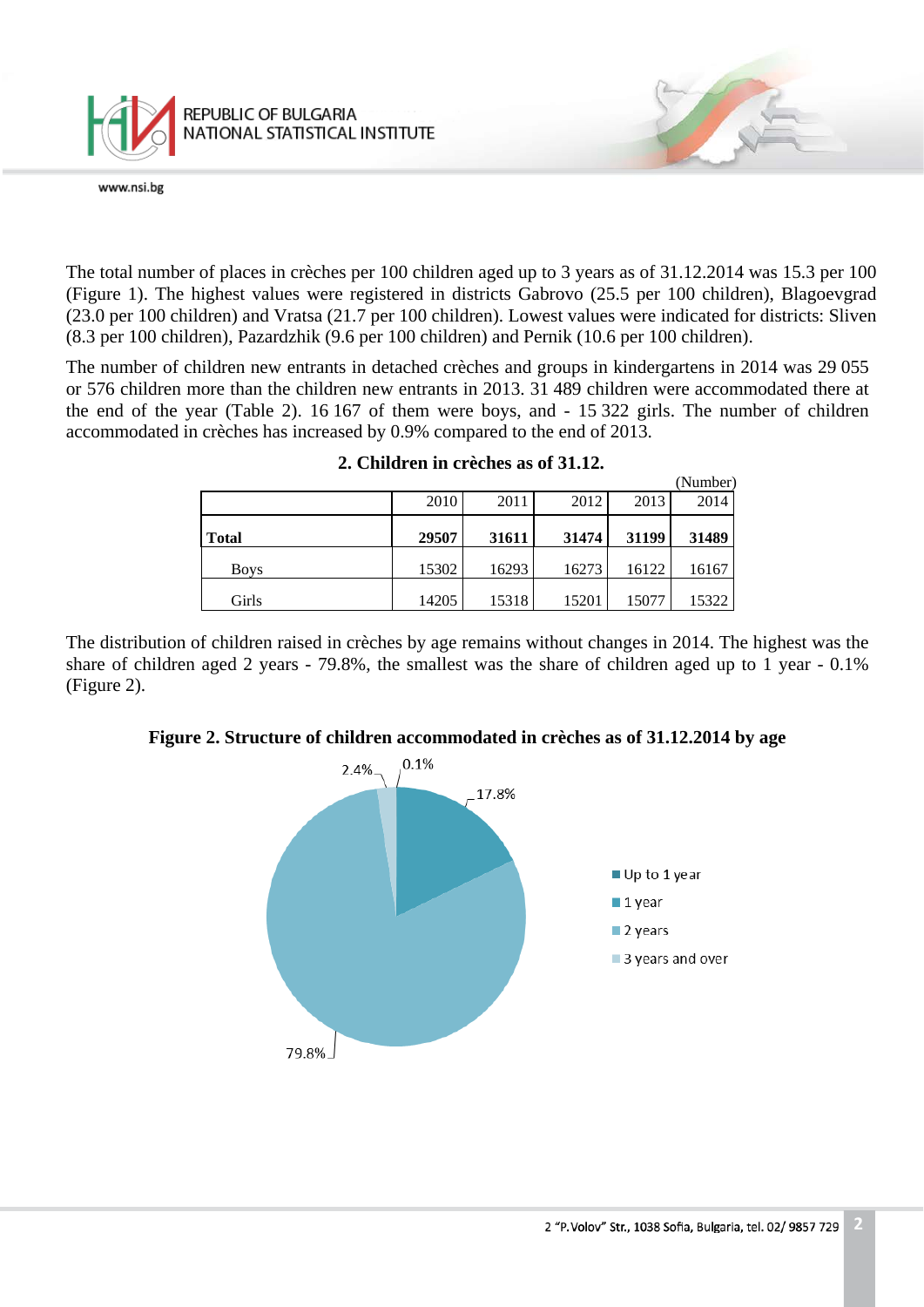

The coverage<sup>[1](#page-0-1)</sup> of children brought up in crèches at the end of 2014 was 15.8%, as it remains without changes compared to previous year. The coverage of children aged 2 years was 37.3 % and the coverage of children aged 1 year at the end of 2014 was 8.6% (Figure 3).



**Figure 3. Coverage of children brought up in crèches and groups in kindergartens as of 31.12.**

7 263 medical and non-medical specialists were working on a basic labour contract in crèches at the end of 2014 in order to raise, educate and train the children. The number of medical specialists on Health care was 3 863, as 95.5% of them were nurses (3 691) (Table 3).

| (Number) |                                     |                                 |          |      |  |  |  |
|----------|-------------------------------------|---------------------------------|----------|------|--|--|--|
| Year     | Medical specialists on Health cares | Other non-<br>medical personnel |          |      |  |  |  |
|          | Total                               |                                 |          |      |  |  |  |
|          |                                     | <b>Nurses</b>                   | Midwives |      |  |  |  |
| 2010     | 3783                                | 3654                            | 100      | 3121 |  |  |  |
| 2011     | 3838                                | 3692                            | 114      | 3215 |  |  |  |
| 2012     | 3803                                | 3652                            | 123      | 3274 |  |  |  |
| 2013     | 3811                                | 3643                            | 138      | 3311 |  |  |  |
| 2014     | 3863                                | 3691                            | 129      | 3398 |  |  |  |

## **3. Medical specialists on Health care and non-medical personnel in crèches as of 31.12**

 $\frac{1}{\sqrt{2}}$ <sup>1</sup> The indicator was expressed by ratio of the number of children aged up to 3 years brought up in detached crèches and groups in kindergartens per 100 of children of the same age group of the total population.